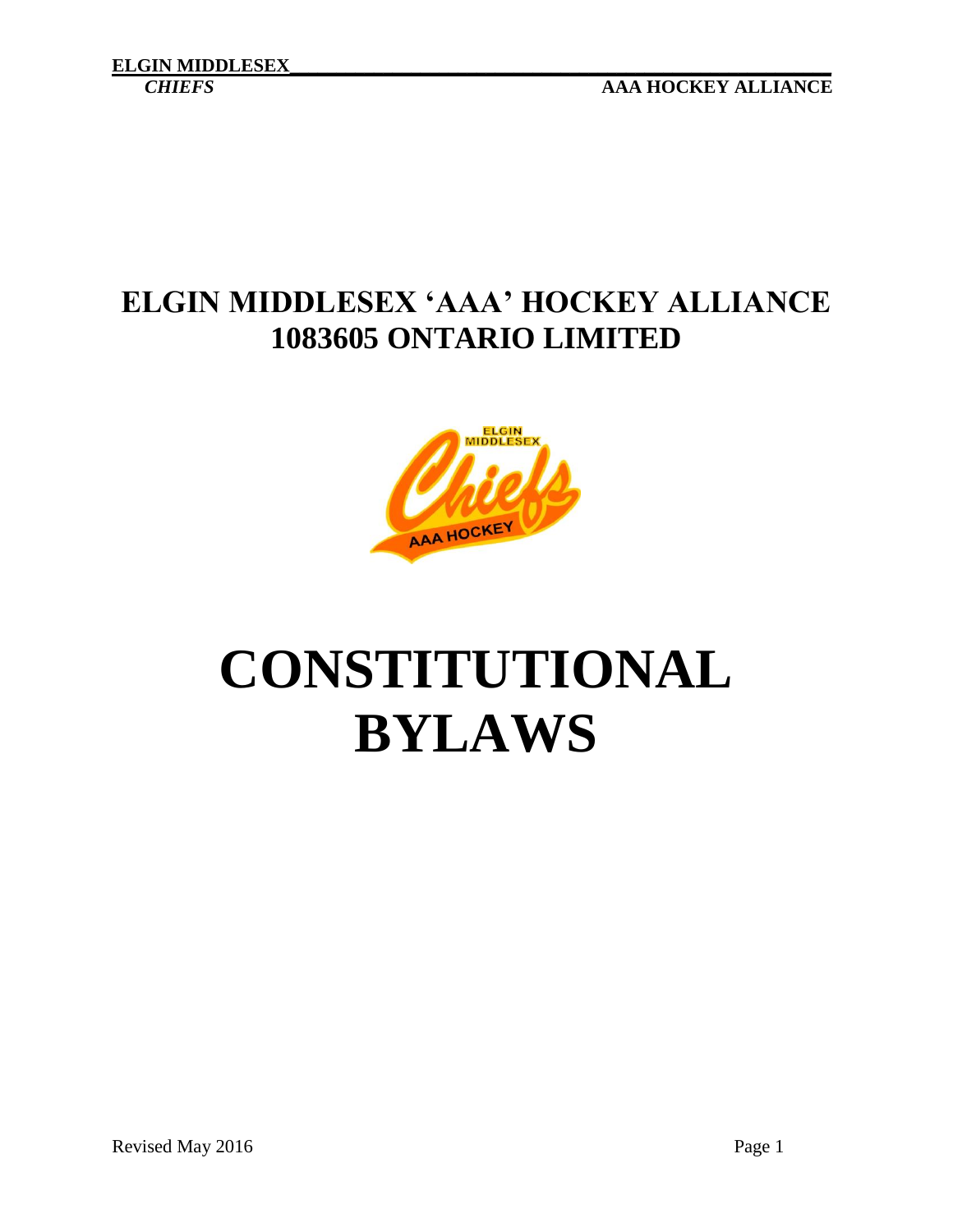### **CONSTITUTIONAL BYLAWS**

| <b>ARTICLE 1</b>    |                                                    |  |
|---------------------|----------------------------------------------------|--|
| <b>ARTICLE 2</b>    |                                                    |  |
| <b>ARTICLE 3</b>    |                                                    |  |
| <b>ARTICLE 4</b>    |                                                    |  |
| <b>ARTICLE 7</b>    |                                                    |  |
| <b>ARTICLE 8</b>    |                                                    |  |
| <b>ARTICLE 10</b>   |                                                    |  |
| <b>ARTICLE 11</b>   |                                                    |  |
| <b>ARTICLE 12</b>   |                                                    |  |
| <b>ARTICLE 13</b>   |                                                    |  |
| <b>ARTICLE 14</b>   | DUTIES OF VICE PRESIDENT OF HOCKEY OPERATIONS 12   |  |
| <b>ARTICLE 14.1</b> |                                                    |  |
| <b>ARTICLE 15</b>   |                                                    |  |
| <b>ARTICLE 16</b>   |                                                    |  |
| <b>ARTICLE 16.1</b> |                                                    |  |
| <b>ARTICLE 17</b>   |                                                    |  |
| <b>ARTICLE 17.1</b> |                                                    |  |
| <b>ARTICLE 18</b>   | DUTIES OF FUNDRAISER/SPECIAL EVENT COORDINATOR  14 |  |
| <b>ARTICLE 19</b>   |                                                    |  |
| <b>ARTICLE 20</b>   |                                                    |  |
| <b>ARTICLE 20.1</b> |                                                    |  |
| <b>ARTICLE 21</b>   |                                                    |  |
| <b>ARTICLE 22</b>   |                                                    |  |
| <b>ARTICLE 23</b>   |                                                    |  |
| <b>ARTICLE 24</b>   |                                                    |  |
| <b>ARTICLE 25</b>   |                                                    |  |
| <b>ARTICLE 26</b>   |                                                    |  |
| <b>ARTICLE 27</b>   |                                                    |  |
| <b>ARTICLE 28</b>   |                                                    |  |
| <b>ARTICLE 29</b>   |                                                    |  |
| <b>ARTICLE 30</b>   |                                                    |  |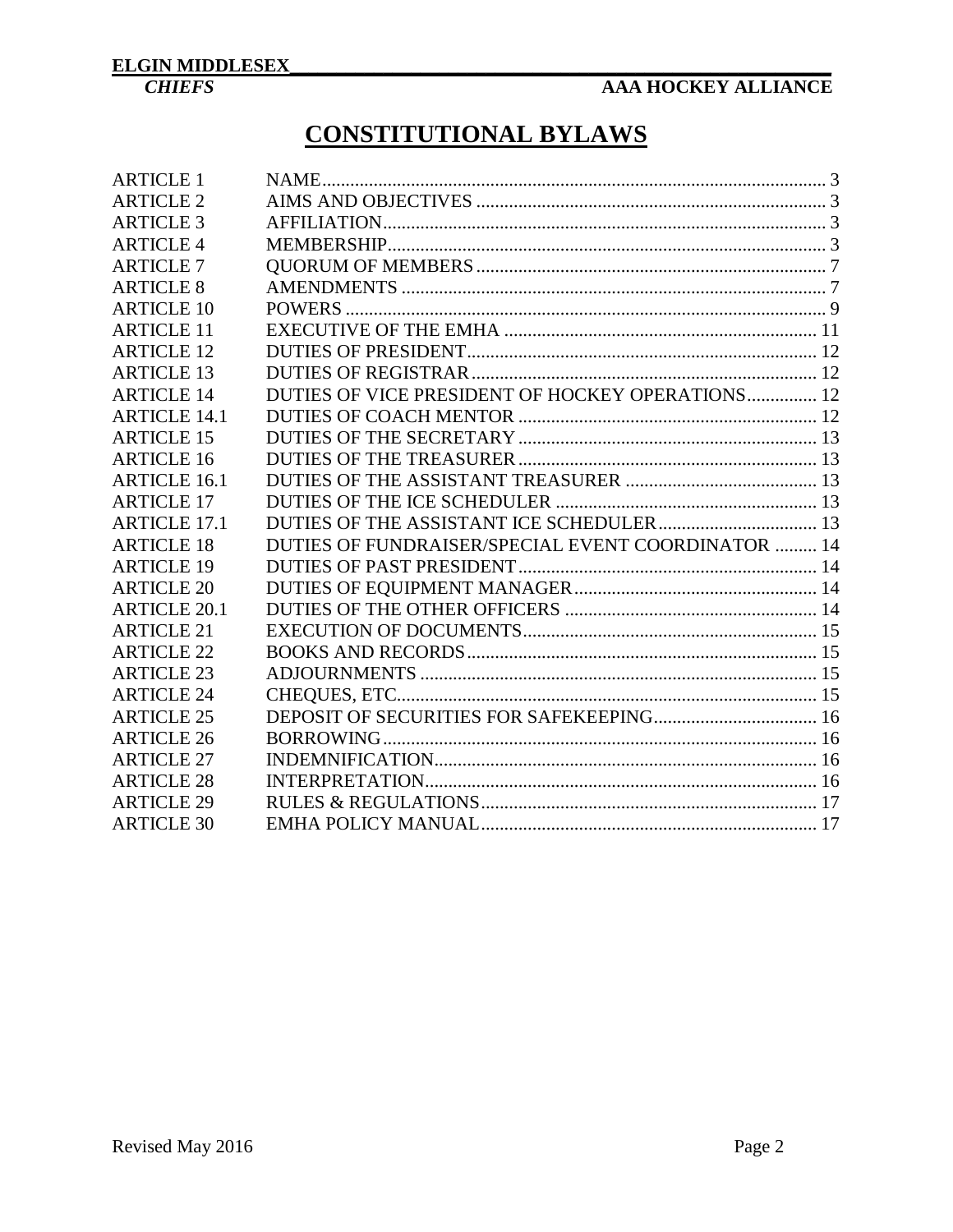#### <span id="page-2-0"></span>**ARTICLE 1 NAME**

The name of this Corporation shall be ELGIN MIDDLESEX HOCKEY ALLIANCE, known as the ELGIN MIDDLESEX **'**CHIEFS' and here in after shall be referred to as EMHA. The head office of the Corporation shall be in the Province of Ontario and at such place herein as the Executive may from time to time determine.

#### <span id="page-2-1"></span>**ARTICLE 2 AIMS AND OBJECTIVES**

The purpose of the EMHA is to:

- 1. Foster and promote 'AAA' hockey within the established Minor Hockey Alliance of Ontario (MHAO) zone.
- 2. Support community based hockey in the local associations to meet the needs of hockey players in the established zone.
- 3. Attract players to the EMHA who are presently living within the zone.
- 4. Operate 'AAA' hockey teams from Minor Atom to Major Midget inclusive, within the resources and limitations of the Alliance.

#### <span id="page-2-2"></span>**ARTICLE 3 AFFILIATION**

3.1 The EMHA shall affiliate with the Minor Hockey Alliance of Ontario (MHAO). EMHA is comprised of the players from all centres within the Elgin Middlesex counties excluding London and any other centres/areas as assigned by the MHAO.

#### <span id="page-2-3"></span>**ARTICLE 4 MEMBERSHIP**

- 4.1 Membership in the EMHA shall be open to all players, parents and/or guardians who maintain residency within our affiliated areas, any others who are authorized by the MHAO Rules & Regulations to play hockey in the EMHA and any other individuals who are admitted as members by the Board, regardless of sex, colour, race or creed. All members must agree to and abide by the Rules and Regulations of the Corporation.
- 4.2 There shall be four (4) classes of Membership in the Association:
	- a) Active Player Membership;
	- b) Associate Membership
	- c) Parent/Guardian Membership;
	- d) Honorary Lifetime Membership.
- 4.3 Terms and Eligibility
	- a) Active Player Membership

Revised May 2016 Page 3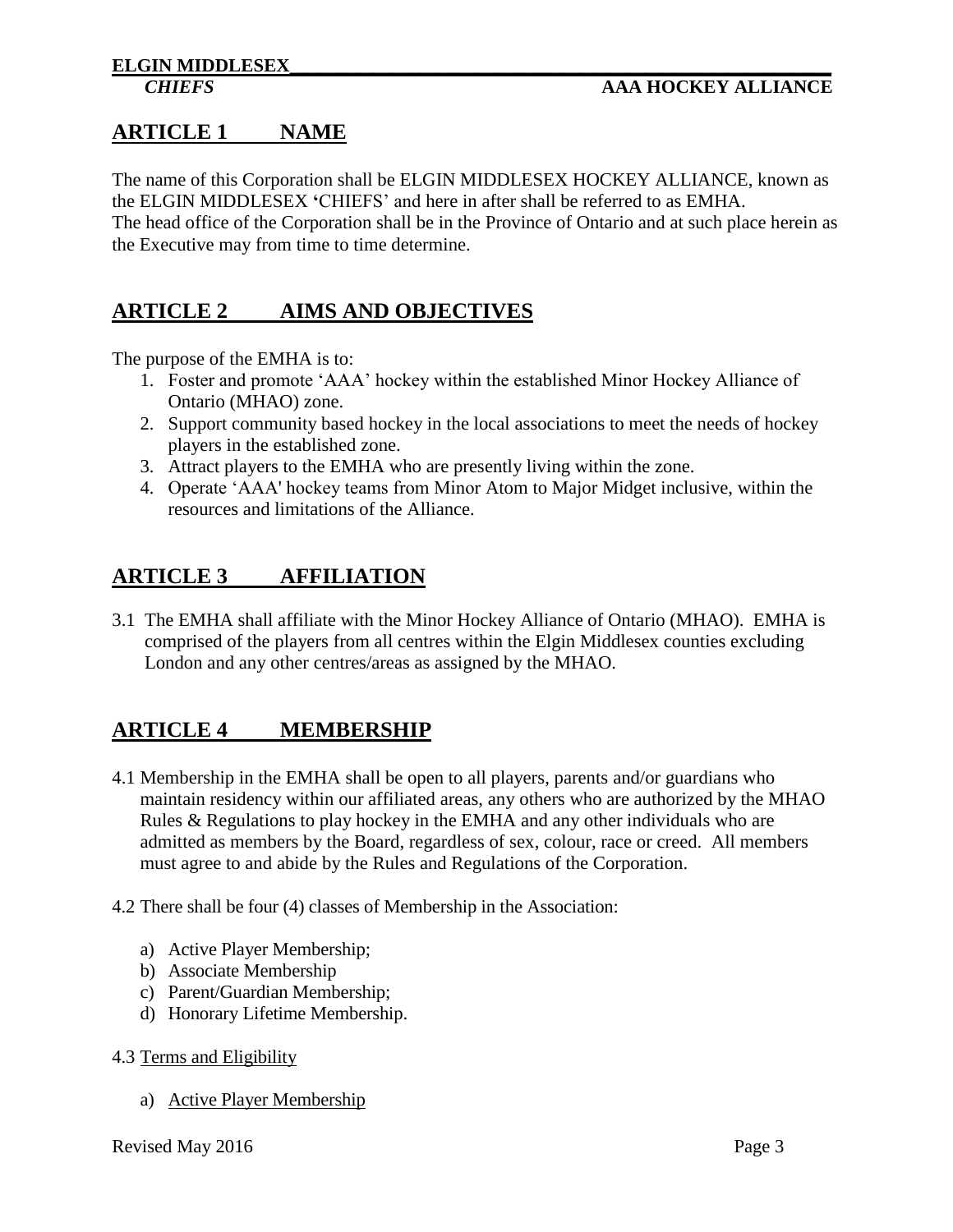## **ELGIN MIDDLESEX\_\_\_\_\_\_\_\_\_\_\_\_\_\_\_\_\_\_\_\_\_\_\_\_\_\_\_\_\_\_\_\_\_\_\_\_\_\_\_\_\_\_\_\_\_\_\_\_\_\_\_\_\_\_\_\_\_\_**

Active Player membership shall include all active players listed on a team roster within EMHA (excluding affiliate players) for the current hockey season.

#### b) Associate Membership:

Associate Membership shall include all non-parent elected or appointed Directors or officials, and all convenors, coaches, managers and trainers appointed for the current season. Members in this classification will be allowed one vote per person and may attend membership meetings and, by invitation, meetings of the Board and Committees of the Association. Associate Members may serve on the EMHA Executive Board, however, Associate Members will not comprise more than 33% of the EMHA Executive Board at any given time.

#### c) Parent/Guardian Membership:

Parent/Guardian members shall include all parents and or legal guardians of registered players in good standing where the registered player is under the age of eighteen (18) years. Each parent shall have one vote per player registered (maximum of 2 eligible votes per player) and may attend members meetings and by invitation, meetings of the Board and of the Committees of the Association.

#### d) Honorary Lifetime Membership:

Honorary Lifetime Membership may be granted to an individual who has rendered extraordinary and distinguished service to the Association. Individuals may be nominated to be Honorary Lifetime Members by any Member of the Association and the granting of Honorary Lifetime Membership must be confirmed by a majority vote of the Board of Directors. Honorary Members will have no vote but may attend members meetings and by invitation, meeting of the Board and Committees of Association.

**e)** One Person – One Class of Membership:

Although it is possible for a member to be qualified for more than one (1) class of membership in the Association, no person may hold more than one (1) class of membership. It is therefore mandatory that each member shall declare himself/herself prior to the start of any meeting of the membership and advise the chairperson of the membership class he/she wishes to represent. Once the meeting is called to order, the member must remain in that class of membership and may not change to another category or class of membership.

#### 4.4 Executive Vacancies

In the event there is a vacant executive position, which when all attempts to fill that positon have been exhausted within the membership, the Executive Board has the right to select a non-member to fill that position.

#### 4.5 Membership List:

Subject to Section 6.7 herein, the Secretary of the Board shall prepare and maintain a list of current Active Player Members, Associate Members, Parent/Guardian Members, and

Revised May 2016 Page 4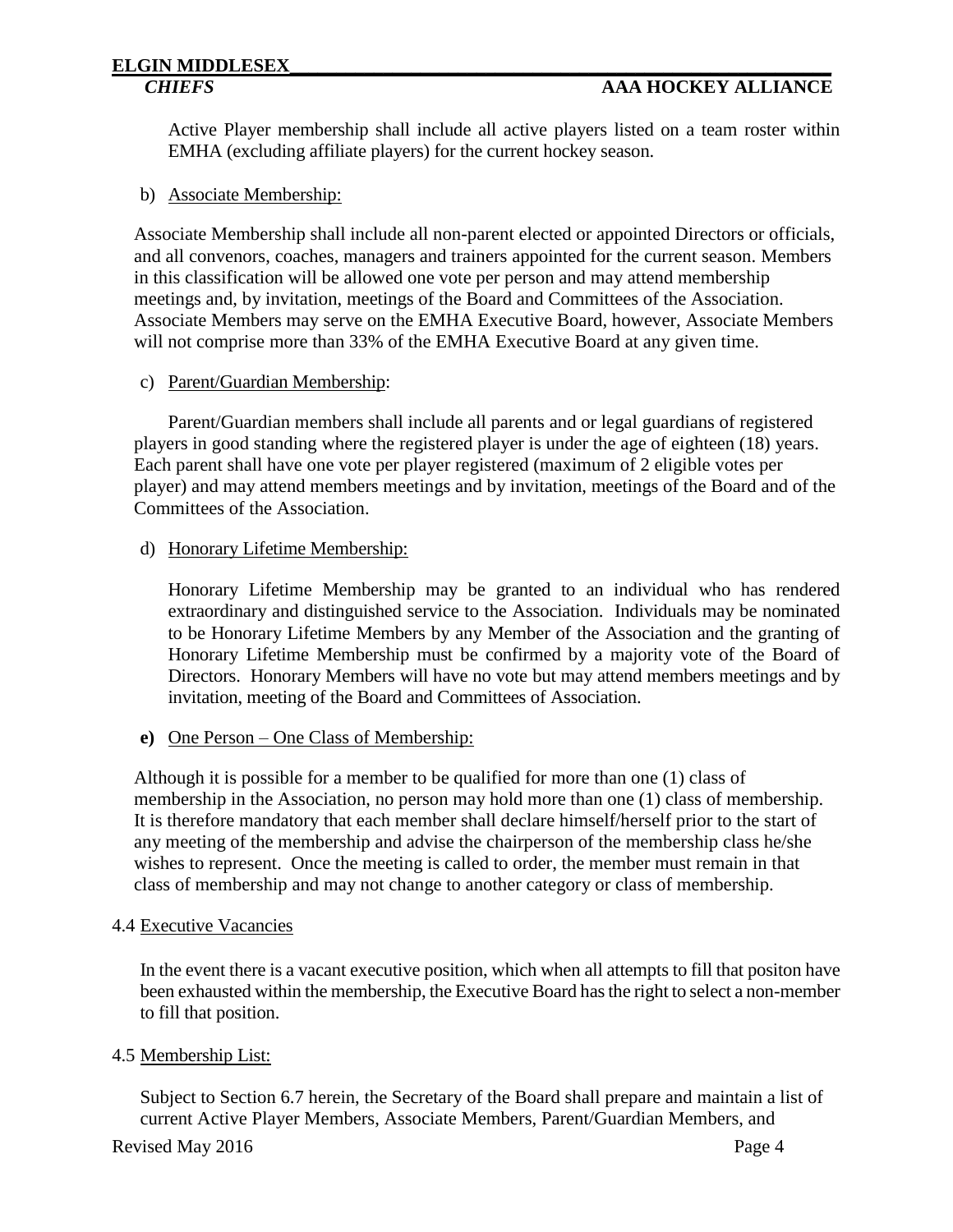### **ELGIN MIDDLESEX\_\_\_\_\_\_\_\_\_\_\_\_\_\_\_\_\_\_\_\_\_\_\_\_\_\_\_\_\_\_\_\_\_\_\_\_\_\_\_\_\_\_\_\_\_\_\_\_\_\_\_\_\_\_\_\_\_\_**

#### *CHIEFS* **AAA HOCKEY ALLIANCE**

Honorary Lifetime Members. This list shall be kept at the head office and updated as necessary and made available to all Directors. Such list of Members shall be used to determine eligibility to attend and vote at any Meeting of the Membership.

#### 4.6 Membership Year

Unless otherwise determined by the Board, every Membership, other than Honorary Lifetime Memberships, shall commence at the conclusion of tryouts (no later than May 1 of that year) once the final roster has been posted by the coach of the given team, and shall lapse and terminate at the conclusion of the Annual General Meeting the following year.

#### 4.7 Termination

- a) Membership in the Association shall not be transferable and shall terminate upon a Member's resignation or death.
- b) Members may resign from the Association by submitting a resignation in writing addressed to the Secretary who in turn notifies the appropriate Executive Board members.
- c) Members in good standing shall be those admitted to Membership and who have paid all required membership fees to the Association. Members whose Membership fees are in arrears for a period of one (1) month, without agreed prior arrangements, shall be suspended from Membership and not permitted to vote, make nominations or hold office in the Association until said fees have been paid. The Secretary shall inform those concerned of this suspension in writing.
- d) Members whose conduct is considered by the Board to be contrary to the stated Code of Conduct and the purposes of the Association shall be asked by the Board to explain or justify their actions. If these Members are unwilling or unable to do so, they shall be asked by the Board to resign from the Association. If they do not resign, the Board shall give proper notice of motion, to be considered at the next Board meeting, requesting the expulsion of these Members. A copy of this motion shall be communicated to the Members concerned within a reasonable period of time for that person to make a written response. If a response is made, it shall be circulated with the notice of motion. Approval of such a motion shall require a two-thirds (2/3) majority in a ballot conducted at the meeting. The Members concerned shall be invited to attend the meeting and to explain their positions before the vote is taken.

#### 4.8 Membership Fees

Registration fees shall be established annually by the Budget Committee and resolved by the Board. Fees for any unexpired term of membership are normally not refundable, but the Board of Directors may, in its sole discretion, grant a request for such a refund in extenuating circumstances.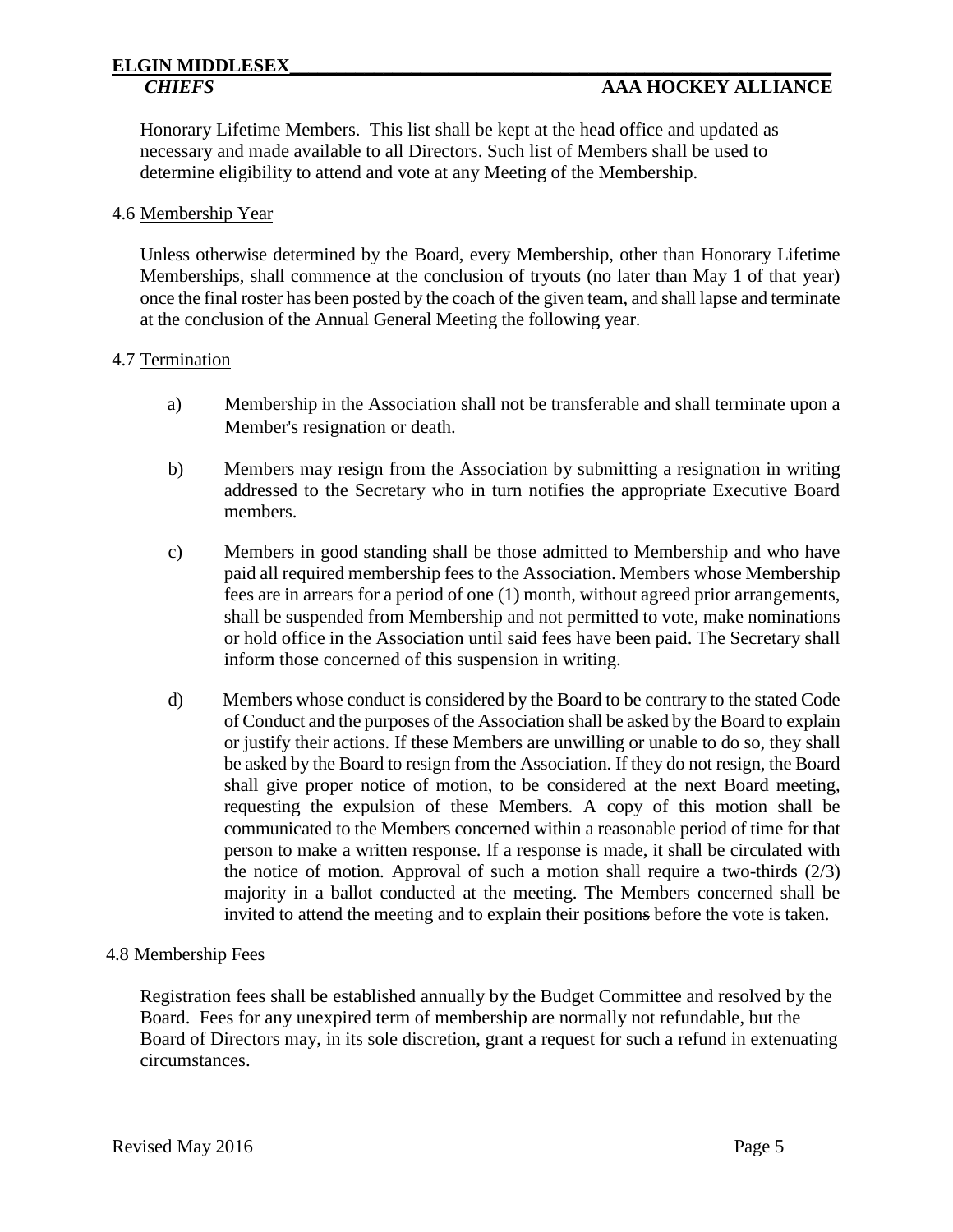#### 4.9 Right to Vote

All Active Members and Parent/Guardian Members shall be entitled to notice of and to vote at all Meetings of Members of the Association, in accordance to Article 5 of this constitution.

#### 4.10 Record Date

Individuals, who are Members of the Association at least 35 days in advance of any General Meeting of the Members of the Association, are entitled to notice of and to vote at such General Meeting of Members. Any individual who is not a Member at least 35 days in advance of a General Meeting is not entitled to notice of or to vote at such General Meeting for which the record date has been established.

#### **ARTICLE 5 VOTING**

- 5.1 Parents or guardians of active players of the EMHA, in good standing, associate members and life members shall be entitled to a vote at General Membership Meeting of the membership. Active players shall not be entitled to a vote.
- 5.2 At all meetings, Monthly Board Meetings, General Membership Meetings and the Annual General Membership Meeting, every question shall be decided by a vote of the members present in person. Every question shall be decided in the first instance by a show of hands, unless a poll is requested by any member. In the event of an equality of votes at any of the above mentioned meetings, whether upon a show of hands or by poll, the President shall be entitled to a second or casting vote.
- 5.3 Executive members (as stated in Article 11) shall be entitled to a vote at all Board Meetings.
- 5.4 At the conclusion of all votes, a declaration by the President that a resolution has been carried or defeated and an entry made to that effect in the minutes shall be admissible in evidence as prima facie proof of the fact.

#### **ARTICLE 6 MEETINGS**

- 6.1 The Annual General Meeting (AGM) of the EMHA will be held in May each year, at a time and place to be decided by the President and such meeting and notice of proposed Constitutional By-Law and/or Rules & Regulations amendments shall be posted for all parties that are current members of the EMHA before the May Board meeting.
- 6.2 The Board will meet monthly at a place and time to be decided by the President. Additional Board meetings must be called by the President on the request of 3 or more members of the Board. Notice of such meetings shall be delivered, emailed, telephoned or faxed to each officer not less than one day before the meeting is to take place. The statutory declaration of the Secretary or President that notice has been served shall be sufficient and conclusive evidence of the giving of such notice.
- 6.3 No error or omission in giving such notice for any Annual General Meeting or Board meeting shall invalidate such meeting. Nor shall it invalidate or make void any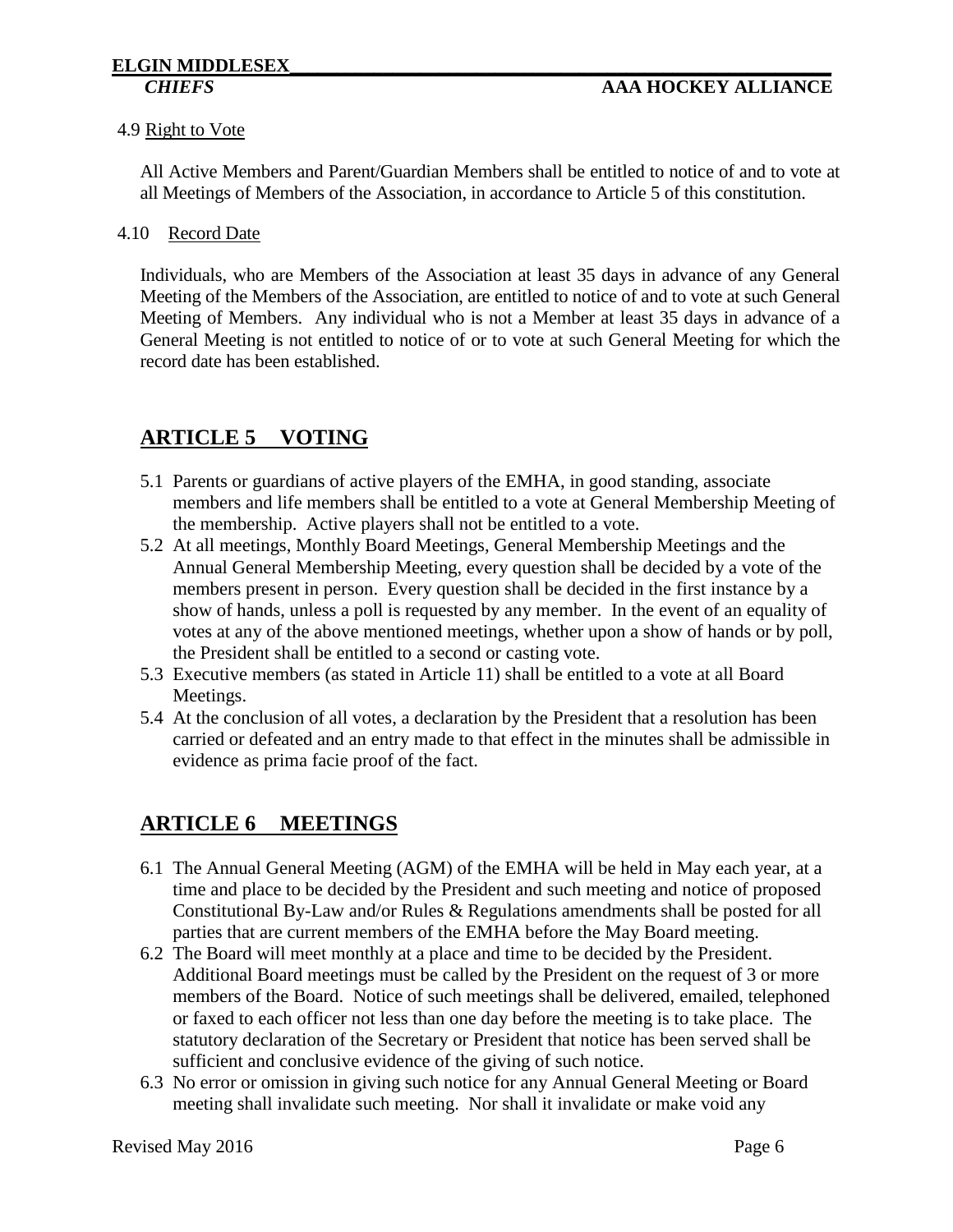proceedings taken at such meeting and any Board member may at any time waive notice of such meetings and may ratify and approve of any or all proceedings taken therein.

- 6.4 Any submission by a general member of the EMHA to a Board meeting must be submitted in writing to the Secretary at least a week prior to the meeting at which it is to be discussed. A written reply will be forwarded after the submission has been discussed.
- 6.5 At every AGM, in addition to any other business that may be transacted, the report of the Board and a Financial report on the previous administrative year as well as a current Financial Statement shall be presented, and the Executive elected.
- 6.6 At least one month prior to the AGM, the current Executive shall appoint a nominating committee composed of between three to five members from amongst the members of the EMHA. This committee shall prepare a slate of members for the positions on the Executive, for election at the AGM.
- 6.7 Nominations for a position on the Executive may be submitted to the Secretary, in writing, prior to the AGM or be made from the floor at the meeting. If the nomination is in writing then the person's attendance at the AGM is not required.
- 6.8 The order of business at all meetings may be as follows: Call to order; Minutes of previous meeting; Business arising from minutes; Treasurer's Report; Reports of Executive; Unfinished Business; Correspondence; Amendments to Constitutional By-Laws (only at AGM); Amendments to Rules & Regulations (only at AGM); Election of new Executive (only at AGM) and adjournment.

### <span id="page-6-0"></span>**ARTICLE 7 QUORUM OF MEMBERS**

- 7.1 A quorum for the transaction of business at all General Membership Meetings of the EMHA shall consist of a minimum of 2/3 of the current voting Board members of the Corporation or twenty-five (25) persons who are voting members of the Corporation.
- 7.2 A majority of the Board shall form a quorum for the transaction of business. Except as otherwise required by law, the Board may hold its meetings at such place or places as it may from time to time determine. The Executive may consider or transact any business, either special or general, at any meeting attended by the Executive.

### <span id="page-6-1"></span>**ARTICLE 8 AMENDMENTS**

- 8.1 The Constitutional By-Laws and/or EMHA Rules & Regulations may be amended at any Annual General Meeting (AGM) of the EMHA. By a two-thirds vote of the membership present and voting the time such amendments are presented to the AGM.
- 8.2 Proposed amendments shall be presented in writing to the secretary and must include rationale otherwise the motion will be considered incomplete, null and void no later than thirty (30) days prior to the AGM, or the amendments will not be proposed amendments. Amendments or revisions of the Constitution shall be posted on the EMHA website within 60 days of the Annual General Meeting each year and shall be effective on the first day of the administrative year following the AGM.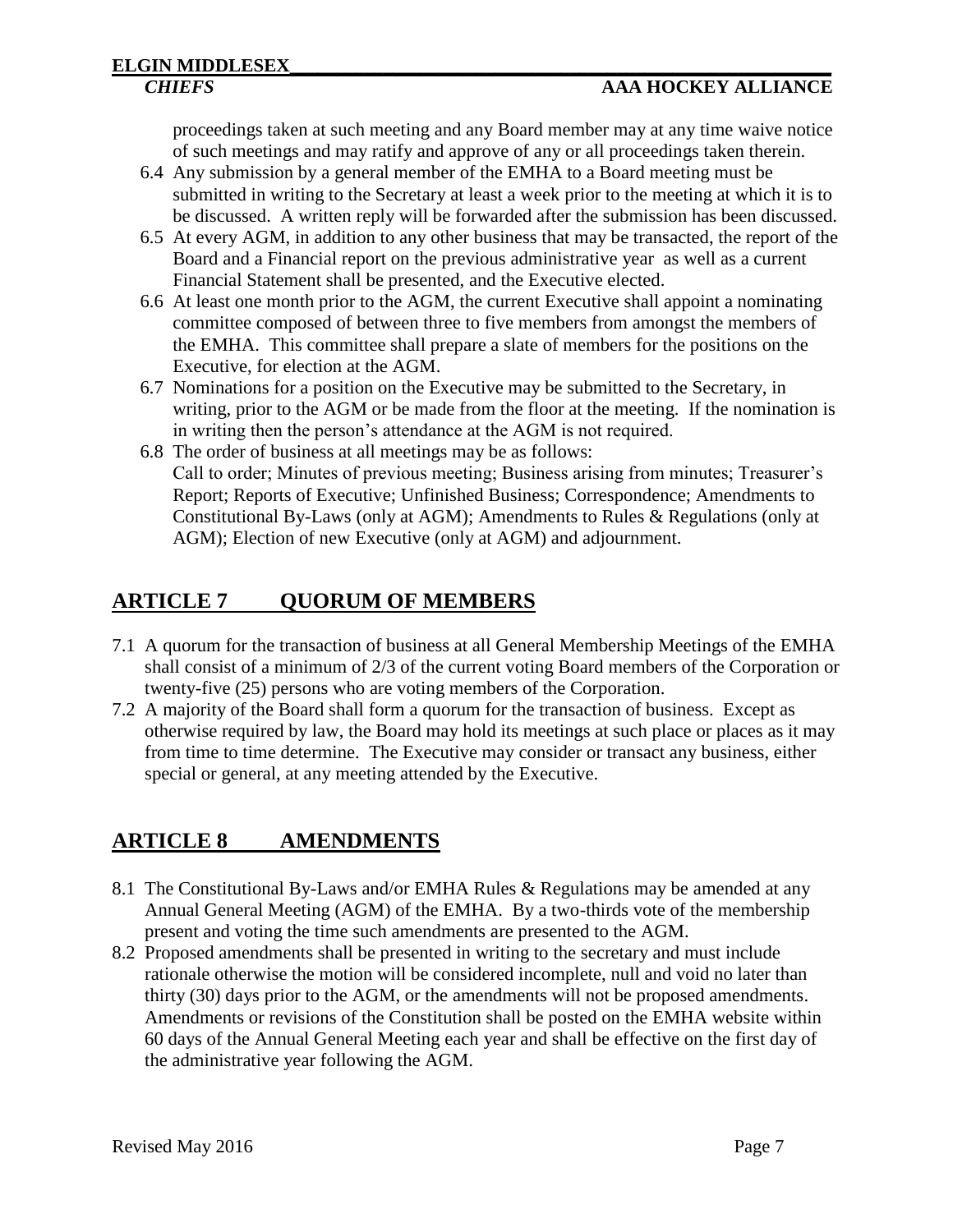8.3 A constitutional review by the Executive will be done each year and presented to the Board prior to AGM, the board will make any revisions or changes as according to sub-section 8.2 of this section.

#### **ARTICLE 9 THE EXECUTIVE BOARD OF ADMINISTRATION**

- 9.1 Definitions:
	- a. Executives: Members elected to office at the Annual General Meeting (AGM) by the membership;
	- b. Officers: Any member that holds an office on the Board of Administration.
- 9.2 The affairs of the EMHA shall be managed by the Board of Administration, consisting of the elected Executive, each of whom at the time of his/her election or appointment and throughout his term of office, shall be a member of the Corporation. Each Officer shall be at least 18 years old. Each Executive shall be elected to hold office until the first day of the administrative year after his election or until his successor has been duly elected and qualified, namely, June 30th.

The term of the elected Executive shall be for one (1) year with the following positions to be elected at the AGM.

- President
- Registrar
- Secretary
- Assistant Treasurer
- Assistant Ice Scheduler
- Coach Mentor
- Vice President Hockey Operations
- Treasurer
- Website/Communications Manager
- Ice Scheduler
- Equipment Manager
- Fundraising
- 9.3 No member of the Board of Directors shall vote on a matter in which (s) he has a direct or indirect financial interest or direct or indirect personal interest in the outcome of a vote or discussion. Such a Member shall declare his or her conflict and absent him or herself from the meeting and discussion dealing with the subject matter of the conflict. The Secretary will record this declaration of conflict in the minutes. For the purpose of clarification, and without detailing all matters of conflict, a Member shall have a conflict of interest if his or her son, daughter, grandson or granddaughter, or the team to which their son, daughter, grandson, or granddaughter, belongs, is the subject matter of the discussion or vote. Any team officials on the Board of Directors must declare a conflict if an issue to be voted on centers around their team and excuse themselves from the meeting. The Chair has the right to declare a conflict of any Member(s) upon a majority vote of the Board of Directors.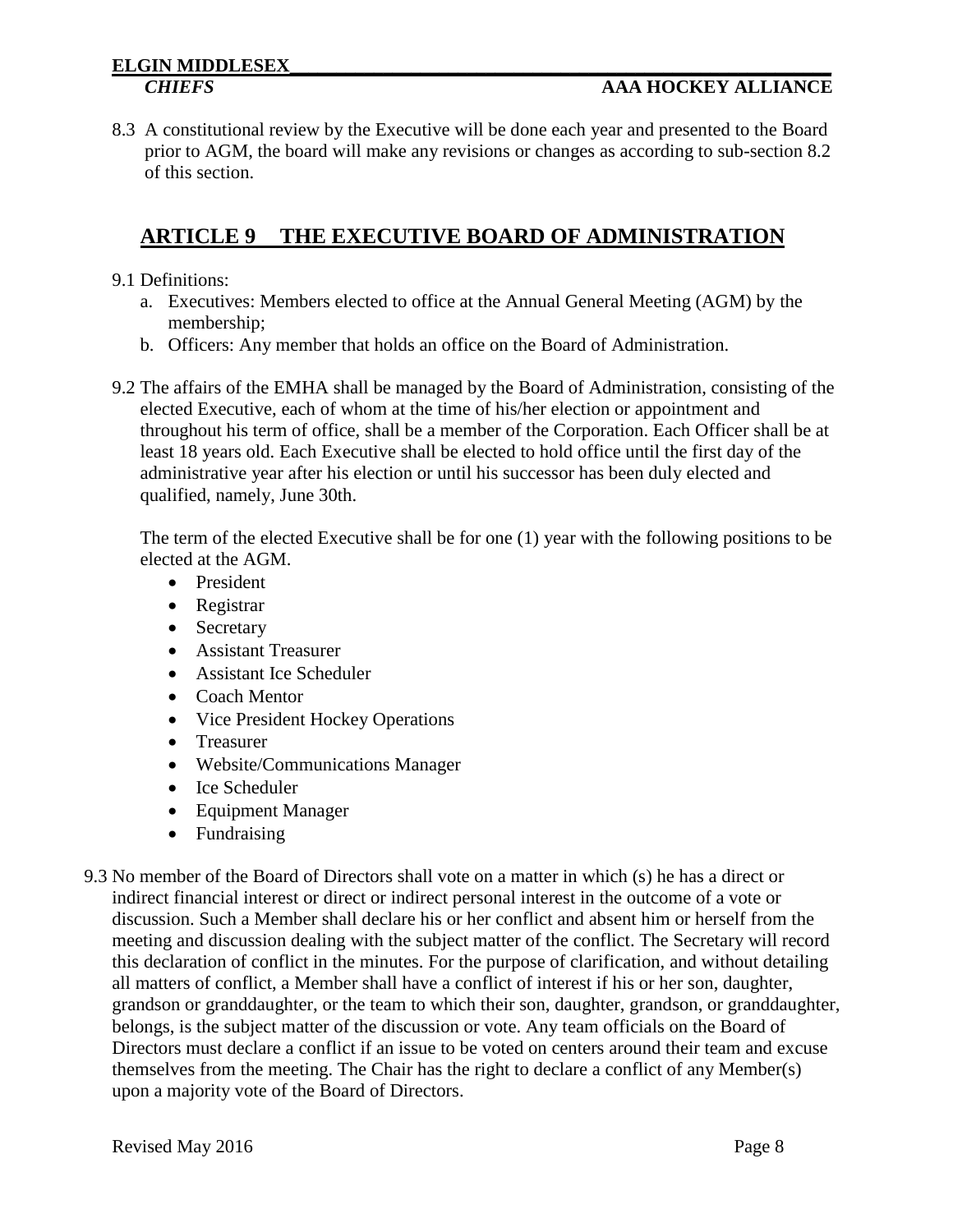## **ELGIN MIDDLESEX\_\_\_\_\_\_\_\_\_\_\_\_\_\_\_\_\_\_\_\_\_\_\_\_\_\_\_\_\_\_\_\_\_\_\_\_\_\_\_\_\_\_\_\_\_\_\_\_\_\_\_\_\_\_\_\_\_\_**

9.4 A member of the Board absent for 3 consecutive meetings without notice to the President or any other officer may be removed from the Board by a majority vote of the remaining officers.

#### 9.5 Termination

a. Removal of Director by Membership

Provided that notice specifying the intention to pass such resolution has been given with the notice of meeting, eligible voting Members of the Association, by a resolution passed by at least 2/3 of the votes cast at a General Meeting of Members may remove any Director before the expiration of his or her term of office, and, by a majority of the votes cast at that Meeting, may elect any person in his or her stead for the remainder of his or her term.

#### b. Absenteeism

Unless otherwise determined by the Executive Board, and based on just cause, the absence of a Director from three (3) consecutive Board Meetings or the absence of a Director from four (4) out of any eight (8) consecutive Board Meetings shall be deemed to be a resignation of the said Director from the Executive Board.

#### c. Resignation

A Director of the Executive Board may resign his or her Directorship by submitting a letter of resignation to the President of the Association.

- 9.6 Upon the death, resignation, incapacitation or termination of any elected or appointed officer, or in the event of failure of any office to carry out the duties of his office, the Executive declare said office vacant and shall appoint a successor to fill said office for the remainder of the term of that office.
- 9.7 Vacancies on the Board, however caused, may so long as a quorum of officers remain in office, be filled by the officers from the qualified members of the Corporation, if they see fit to do so. But if there is not a quorum of officers, the remaining officers shall forthwith call a meeting of the members to fill the vacancies.
- 9.8 The powers and duties of the officers of the Board of administration shall be provided for the Constitutional By-laws of EMHA.
- 9.9 Unless otherwise ordered by the Executive, the administrative year of the Corporation shall terminate on the 30th day of June in each year.
- 9.10 Fiscal year for reporting financial year-end for the Corporation will be the 30thday of June.
- 9.11 All Members of the Board shall submit a police check to the Secretary in accordance with the current OHF/Alliance Policy by August 31 in the first year they are elected and every other year thereafter. Failure to submit police checks by the above noted dates may result in removal from the Board the Board's discretion.

#### <span id="page-8-0"></span>**ARTICLE 10 POWERS**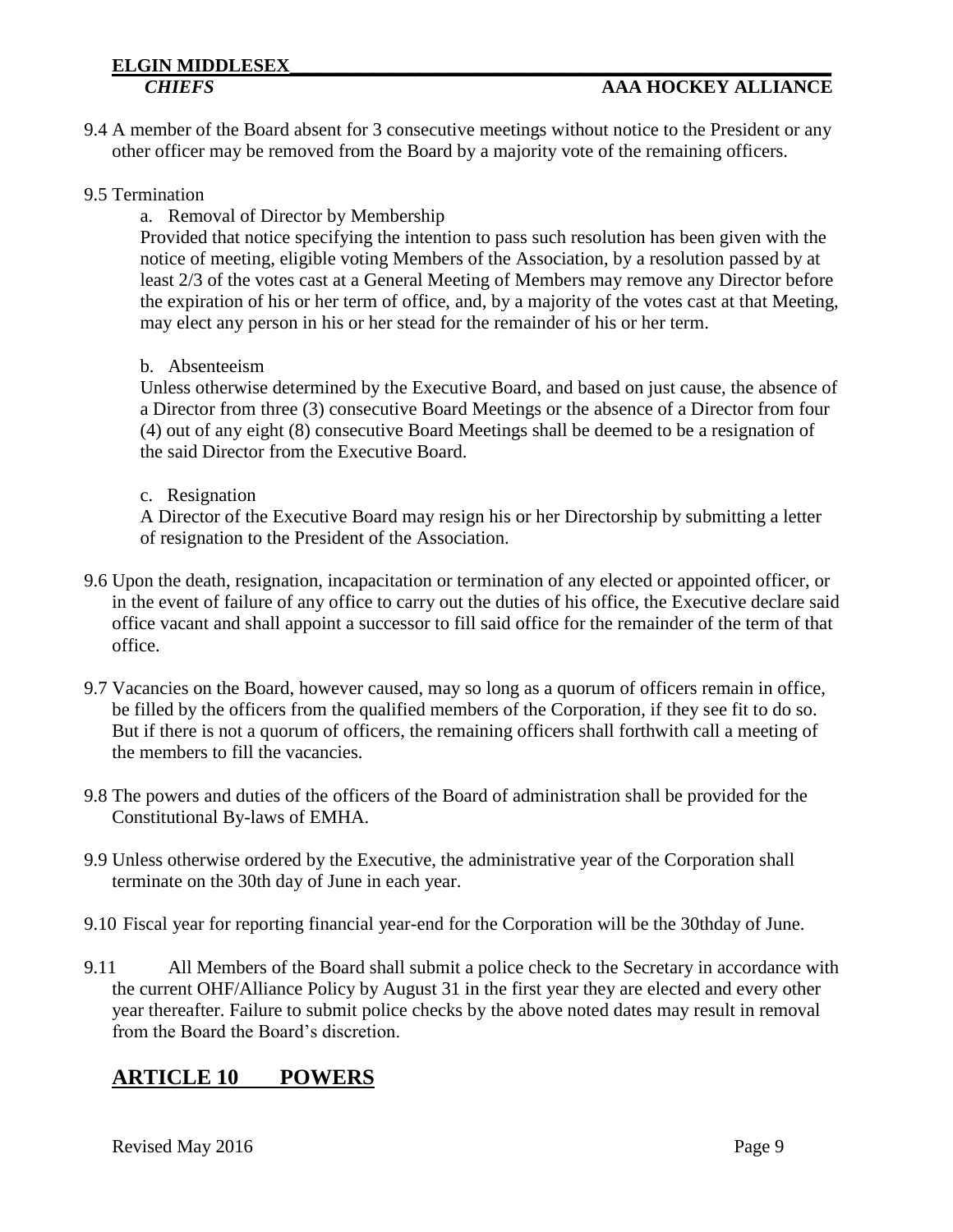- 10.1 The Board of Administration is empowered from time to time to purchase, lease or otherwise acquire, will, exchange or otherwise dispose of securities, lands, buildings and other property, moveable or immovable, real or personal or any right of interest therein owned by the EMHA, for such consideration and upon such terms and conditions as they may deem advisable.
- 10.2 It shall be the duty of the Board of Administration to oversee the operations of the EMHA, in accordance with the Constitutional By-Laws and Rules & Regulations of the EMHA, MHAO and HC. The Board will have the power to determine policy on matters arising that are not at the time, covered by the aforementioned governing bodies.
- 10.3 The Board shall have the power to and suspend or discipline any team, manager, coach, player, trainer or other official connected with any team under the jurisdiction of the EMHA.
- 10.4 Each year the coach mentor in conjunction with the Vice President of Hockey operations selects a coach selection committee to be approved by board. All coaching applicants must complete and submit prior to their interview the required coaching application form as designed by the Executive, or submit their application to the Coach Mentor in writing by hard copy or email.

By October 30<sup>th</sup>, the Coach Mentor will book two coach selection committee interview dates in December to interview the Minor Atom coaching applicants, and three coach selection committee interview dates for one week in January to interview the Major Atom to Minor Midget coaching applicants. The dates of the interviews will be posted on the Coaching Application and the website by December 1<sup>st</sup>. Upon receipt of the application, coaching prospects will be reminded of the interview dates by the Coach Mentor.

The selection committee, led by the Coach Mentor, will be comprised of one of either the President or VP of Hockey. If neither is available, an alternate Executive Board member can be designated by the Board. The selection committee will also include a minimum of three impartial non-members with extensive hockey knowledge and experience as agreed by the Executive Board. The selection committee will meet to agree criteria for selecting coaches 2 weeks prior to the first interview and will only invite coaching prospects to interviews that meet the pre-determined criteria.

Questions and the interview process will be conducted in accordance with the guidelines and coach selection framework established by Hockey Canada.

Coaching prospects found to meet the criteria will be interviewed on one of the predetermined days by the Coach Selection Committee. The Committee will then recommend Head Coaches to the board for approval for the upcoming season. The recommendation of Head Coach of each team shall be made at a special meeting of the Board prior to April  $1<sup>st</sup>$ . The coach mentor will present the top two candidates for the head coach position for each team to the board and explain the reasons why a candidate was chosen. Each appointed Head Coach will be responsible to present their choices for team officials, including assistants, trainers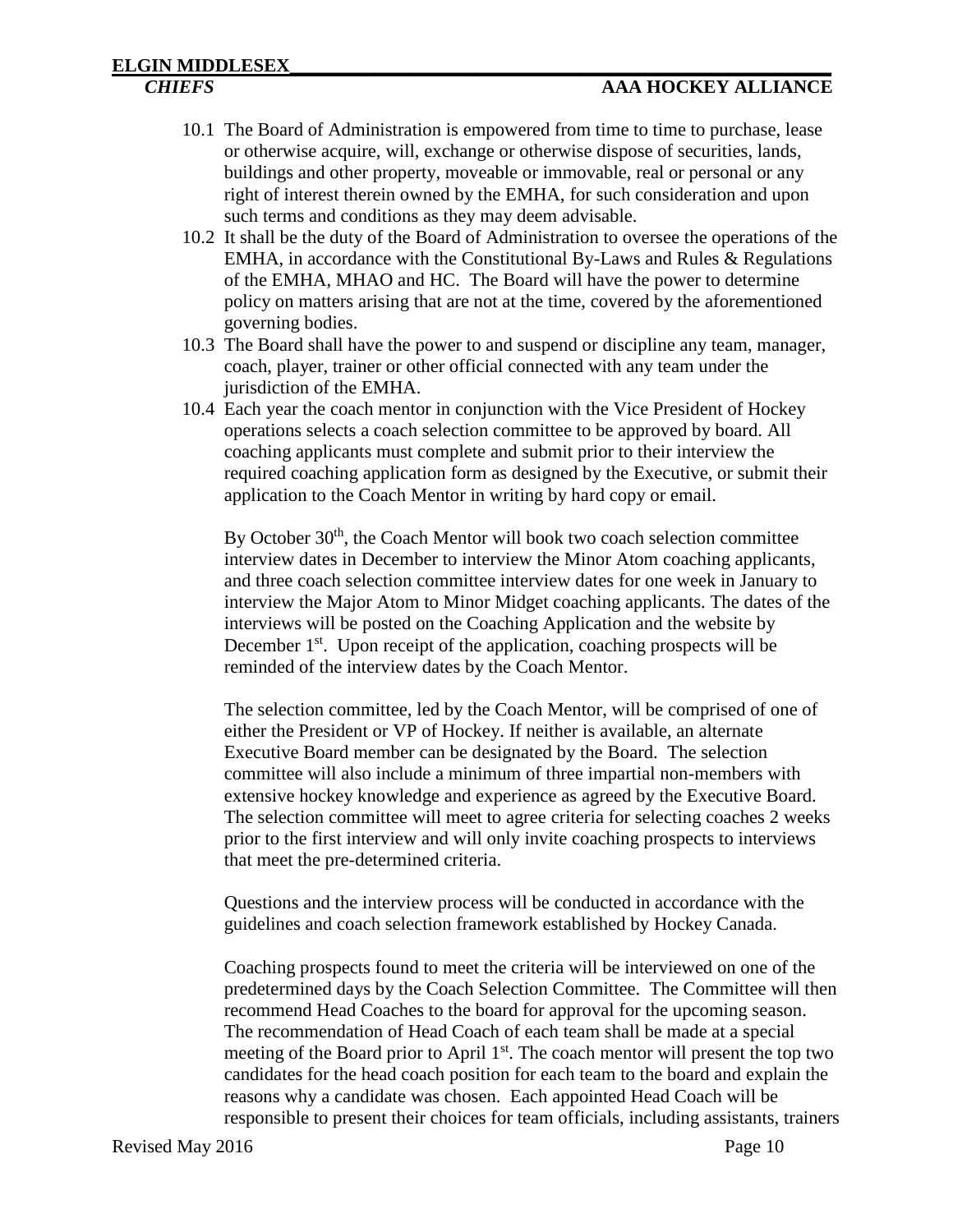#### *CHIEFS* **AAA HOCKEY ALLIANCE**

and managers to the Board for approval, prior to the July EMHA Executive meeting to ensure all team officials are in place and certified prior to their teams first ice times. The Head Coach then appoints the approved person to their respective positions. All team officials must clear police security checks to remain active in EMHA.

A coaching position may not be guaranteed for more than a year at a time, may be held for a maximum of two years, and, if required, given consideration for a third year with

- A 2/3rd anonymous evaluation/vote by the parents
- A review by all board members
- However, if a qualified new coach cannot be found, then an exception can be made upon approval of the board
- 10.5 Each member of the Board shall receive an Honorarium in the amount of \$500 for acting as such, except the "Ice Scheduler" who is entitled to an amount equal to registration fees plus team fee, which will be paid in its entirety by EMHA. The Honorarium shall be issued by cheque twice during the hockey season - \$250 issued on December 1 and \$250 issued on March 1. 80% punctual attendance at meetings is required to qualify.
- 10.6 The Board may appoint any Committees necessary to aide in the matters of the administration. Such Committees are subject to the approval of the Board and such powers, as the Board may deem necessary.
- 10.7 Although not part of the board each team will elect from their team parents a representative to attend monthly meetings of the EMHA. These meetings will be classed as the General part of the EMHA monthly meeting and each team must have a representative present. They will receive information from the board to return to the team as well as bring issues of concern from their team to the board for resolution.

#### <span id="page-10-0"></span>**ARTICLE 11 EXECUTIVE OF THE EMHA**

There shall be a Past President, President, Registrar, Vice President of Hockey Operations, Secretary, Treasurer, Assistant Treasurer, Ice Scheduler, Assistant Ice Scheduler, Coach Mentor, Equipment Manager , Fundraiser/Special Events Co-ordinator and Website/Communications Administrator . One person may hold more than one office, except the offices of Past President, President and Vice President. Persons nominated for President, Registrar and Vice President of Hockey Operations shall have served one complete year of the two immediate previous years on the Board or the Corporation. However, if the qualifications and/or criteria identified above cannot be met, then an exception to the qualifications can be made upon approval of 2/3 of the existing Executive. If the Past President is unable to participate as an active member of the executive, the position can remain vacant.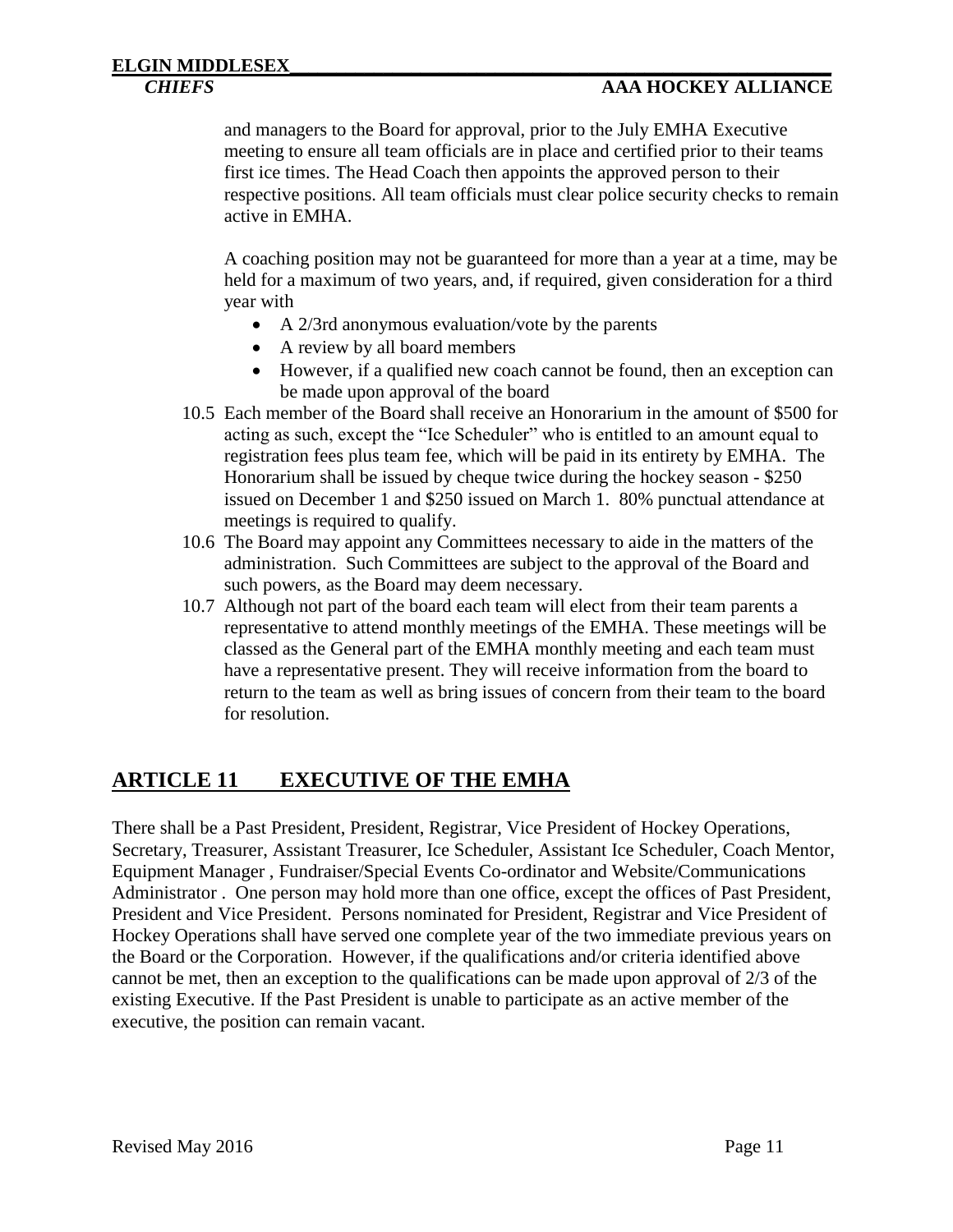#### <span id="page-11-0"></span>**ARTICLE 12 DUTIES OF PRESIDENT**

The President shall, when present, preside at all meetings of the members of the Corporation and of the Board. The President shall be charged with General Management and Supervision of the affairs of the Corporation and shall be an ex-officio/member of all committees and with the Vice President, Hockey Operations is a co-signer in all financial transactions. Shall be responsible as the alternate for attending monthly Operations Meeting of the Alliance as an EMHA representative and attends all Alliance Presidents Meetings including the Semi annual and annual AGM. One of the officers that issues Form one releases.

#### <span id="page-11-1"></span>**ARTICLE 13 DUTIES OF REGISTRAR**

The Registrar is responsible for all player administrative matters pertaining to the EMHA. Shall be responsible for attending any Operations Meetings of the Alliance as an EMHA representative as it pertains to registration. Shall forward to each local association a list of players from each local association that were successfully carded with EMHA and those that were unsuccessful and returned to their home centre. Shall help schedule and organize the Spring Tryouts, collecting all registrations and pre tryout forms.Will help teams ensure AP rosters, F1 rosters etc are filled out correctly and on time.

#### <span id="page-11-2"></span>**ARTICLE 14 DUTIES OF VICE PRESIDENT OF HOCKEY OPERATIONS**

The Vice President of Hockey Operations shall be responsible for all teams in the EMHA in all hockey matters. He shall assist the Coach Mentor, along with a committee; prepare a slate of coaches for approval by the Board prior to the end of the administrative year. During the absence or inability of the President, his duties and powers may be exercised by the Vice President of Hockey Operations. Shall be responsible for attending monthly Operations Meetings of the Alliance as an EMHA representative. One of the officers that issues Form one releases.

### <span id="page-11-3"></span>**ARTICLE 14.1 DUTIES OF COACH MENTOR**

The Coach Mentor, along with the Vice President of Hockey Operations and a committee, shall prepare a slate of coaches for approval by the Board prior to the end of the administrative year. He/She will also hold regular coaches meetings, oversee Springtryouts, coordinate Power Skating sessions and Special camps for EMHA, sit in on a hockey related issues, not limited to: team issues and coach issues. Fullfills the role of VP Hockey operations if there are conflicts of interest. Upon requests does player evaluations .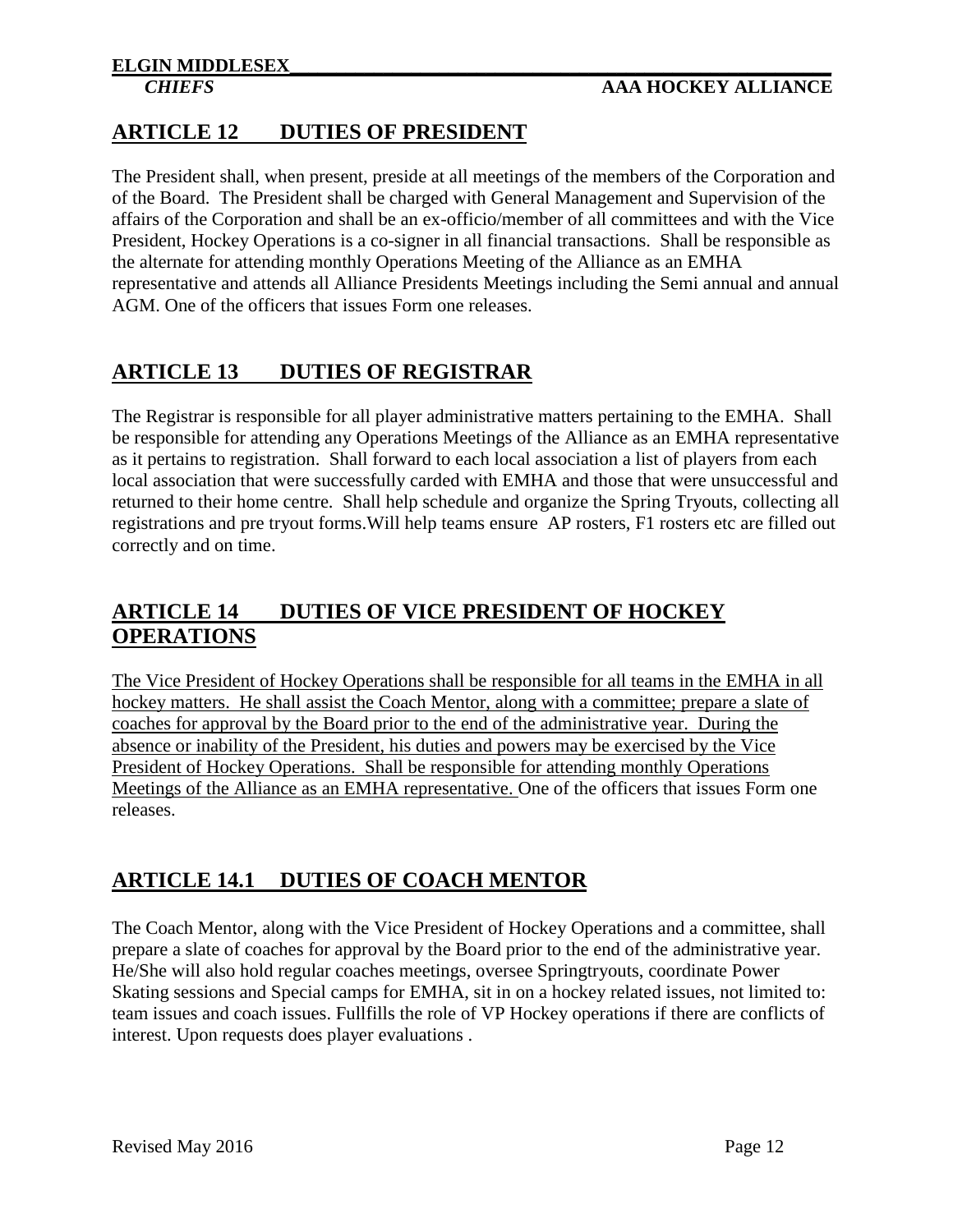#### <span id="page-12-0"></span>**ARTICLE 15 DUTIES OF THE SECRETARY**

The Secretary shall be the clerk of the Board and shall attend all meetings of the Board and record all the facts and minutes of all proceedings in the books kept for this purpose and distribute to the Board Members in a timely fashion. Shall be the custodian of the Seal of the Corporation and of all books, papers, records, correspondence, contracts and other documentation belonging to the Corporation which he shall deliver up only when authorized by a resolution of the Board to do so and to such person or persons as may be named in the resolution. Shall perform such duties from time to time determined by the Spring Tryouts; Congratulations; Coaches Manual; Managers Manual; Rules & Regulations; Constitution and Policy Manual.

#### <span id="page-12-1"></span>**ARTICLE 16 DUTIES OF THE TREASURER**

The Treasurer shall keep full and accurate accounts of all receipts and disbursements of the EMHA in proper books of accounts. He/she shall disburse the funds of the EMHA under the direction of the Board. He/she shall render to the Board at the regular meetings an account of all his/her transactions as Treasurer and the financial position of the EMHA. He/she may be responsible for having an audit when requested of the EMHA immediately following the administrative year and for obtaining copies of said audit. He shall forward a copy of the annual budget, when set by the Board to the MHAO Office if requested. He/she shall be a member of the registration committee.

#### <span id="page-12-2"></span>**ARTICLE 16.1 DUTIES OF THE ASSISTANT TREASURER**

The Assistant Treasurer shall share the workload as agreed upon with the Treasurer. This position may be looked upon as the junior partner under the tutelage of the EMHA Treasurer who will gain hands on experience dealing with the financial duties of the EMHA. Ideally this officer would be elected to the position of Treasurer, once that office becomes vacant. He shall deposit all monies or other valuable effects in the name of the credit of the board. He will be one of the signatories on the EMHA chequing account.

### <span id="page-12-3"></span>**ARTICLE 17 DUTIES OF THE ICE SCHEDULER**

The Ice Scheduler shall be responsible for obtaining adequate ice time from a place or places as determined by the Board. The Ice Scheduler will follow the EMHA Ice Scheduler Best Practice guide, a copy of which will be kept in the Chiefs office. He/she shall attend all mandatory scheduling meetings of the MHAO and make available to the EMHA teams all necessary dates and times during the administrative year. The Ice Scheduler shall prepare monthly and year-end Ice Usage Reports as per the sample provided to him/her at the commencement of their duties as EMHA Ice Scheduler.

#### <span id="page-12-4"></span>**ARTICLE 17.1 DUTIES OF THE ASSISTANT ICE SCHEDULER**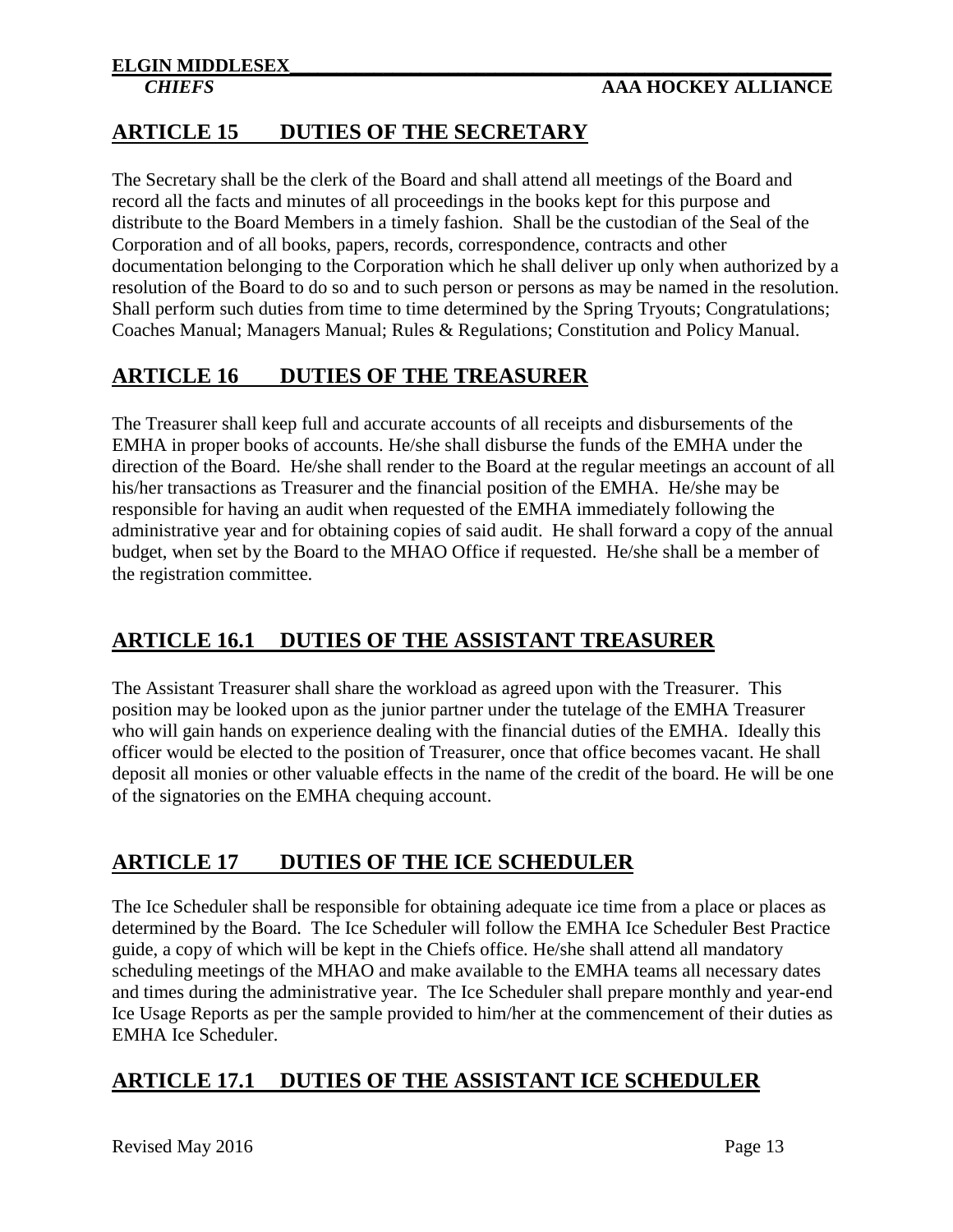#### *CHIEFS* **AAA HOCKEY ALLIANCE**

The Assistant Ice Scheduler shall be responsible for collecting game sheets, reporting major penalties to the Alliance, and shall share the workload as agreed upon by the Ice Scheduler. Assist with Spring Tryouts.

#### <span id="page-13-0"></span>**ARTICLE 18 DUTIES OF FUNDRAISER/SPECIAL EVENT COORDINATOR**

The Fundraiser/Special Events Coordinator shall organize and manage all fundraising and special activities for the EMHA. He shall Chair a fundraising committee consisting of a member from each team and promote the EMHA and act on its behalf at all service club meetings.

#### <span id="page-13-1"></span>**ARTICLE 19 DUTIES OF PAST PRESIDENT**

The Past President shall be the retired President of the Board of Administration of the preceding administrative year. He/she shall attend all meetings of the Board if requested .

#### <span id="page-13-2"></span>**ARTICLE 20 DUTIES OF EQUIPMENT MANAGER**

The duties of the Equipment Manager will be to catalogue Chief's equipment in the off season, deliver to the Board a status report as to repairs required and/or replacement, solicit quotes as to costs and carry out as approved by the Board. At the start of the season issue equipment to each team and collect at the end of the season. During the season assist teams that encounter equipment problems. Chief's equipment shall consist of sweaters, socks, try-out pinnies, pucks, trainer's kits and any other items as determined by

the Board.

The equipment manager shall help organize tryouts and is responsible ofr assisting coaches throughout the tryout process. This includes making sure they have the equipment they need for tryouts, allocating team pinnies and team jerseys and ensuring all pinnies and jerseys are returned in good condition.

ARTICLE 20.1 DUTIES OF WEBSITE/COMMUNICATIONS ADMINISTRATOR Shall access and maintain the website and all its users. Shall be responsible for advertising or submission of articles for publication on behalf of the organization. Assist teams with their individual websites.

### <span id="page-13-3"></span>**ARTICLE 20.2 DUTIES OF THE OTHER OFFICERS**

Other officers shall be responsible for the general management, supervision and efficient operation of their respective areas of responsibility and select other individuals to assist them in their duties.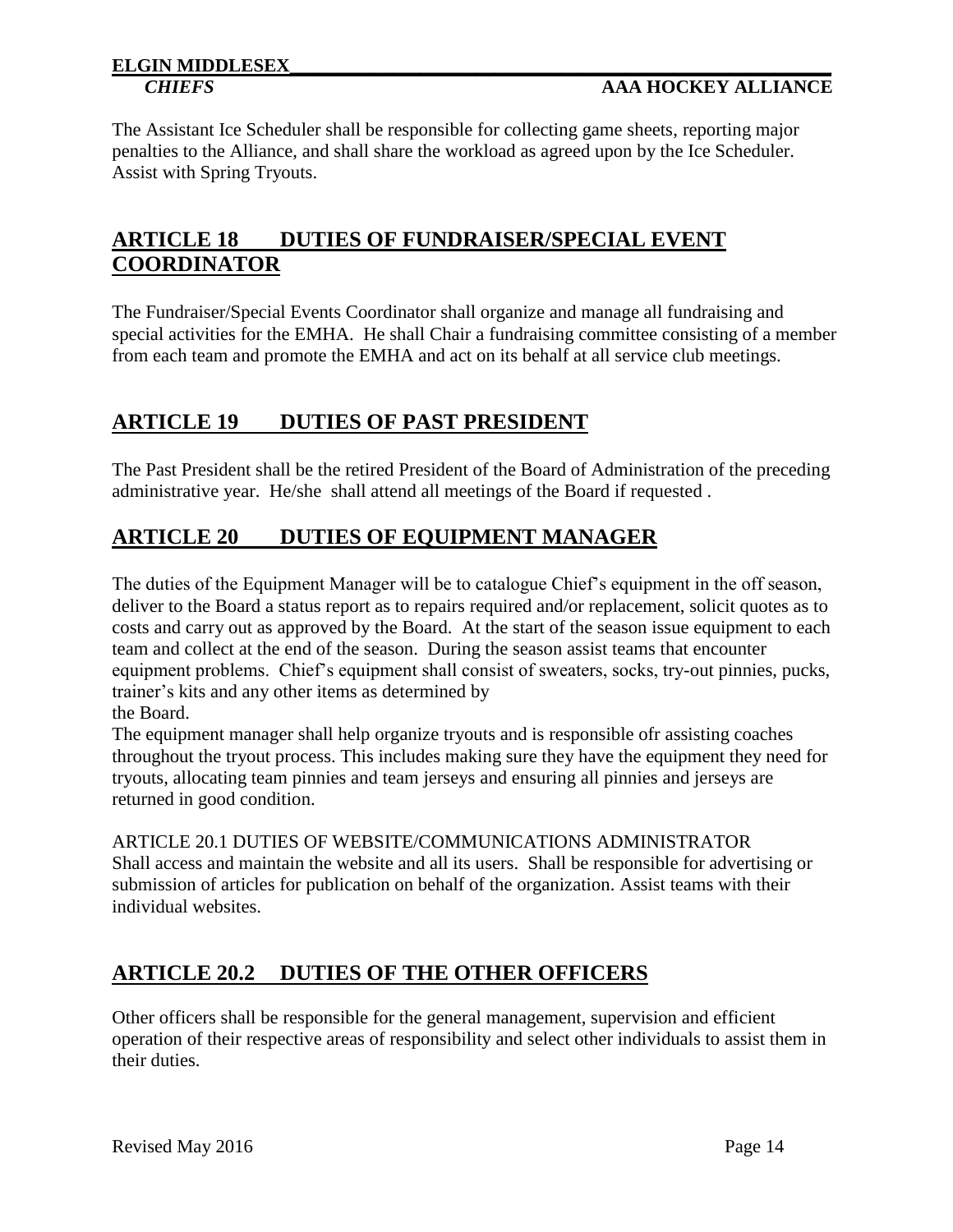#### <span id="page-14-0"></span>**ARTICLE 21 EXECUTION OF DOCUMENTS**

- 21.1 Deeds, transfers, licenses, contracts and engagements on behalf of the EMHA shall be signed by either the President, Vice President of Hockey Operations, Registrar and by the Secretary.
- 21.2 Contracts in the ordinary course of the EMHA operations, may be entered into on behalf of the EMHA by the President, Vice President of Hockey Operations, Registrar, Treasurer or by any person authorized by the Board.
- 21.3 Notwithstanding any provisions to the contrary contained in the Rules & Regulations of the EMHA, the Board may at any time by resolution direct the manner in which and the person or persons by whom any particular instrument, contract or obligation of the EMHA may or shall be executed.

#### <span id="page-14-1"></span>**ARTICLE 22 BOOKS AND RECORDS**

The Board shall see that all necessary books and records of the EMHA required by this Constitution or any applicable statute or law, are regularly and promptly kept. All financial documentation must be signed by the President and Treasurer.

### <span id="page-14-2"></span>**ARTICLE 23 ADJOURNMENTS**

Any meeting of the Corporation or of the Directors may be adjourned to any time and from time to time and such business may be transacted at such adjourned meeting as might have been transacted at the original meeting from which such adjournment took place. No notice shall be required of any such adjournment. Such adjournment may be made notwithstanding that no quorum is present.

### <span id="page-14-3"></span>**ARTICLE 24 CHEQUES, ETC.**

All cheques, bills of exchange or other orders for payment of money, notes or other evidence of indebtedness issued in the name of the Corporation, shall be signed by such officer or officers, agent or agents of the Corporation, and in such manner as shall from time to time be determined by resolution of the Board and any one of such officers or agents my alone endorse notes and drafts for collection on account of the Corporation through its bankers, and endorse notes and cheques for deposit with the Corporation's bankers for the credit of the Corporation, or the same may be endorse "for collection" or "for deposit" with the bankers of the Corporation by using the Corporation's rubber stamp for the purpose. Any one of such officers or agents so appointed may arrange, settle, balance and certify all books and accounts between the Corporation and the Corporation's bankers and may receive all paid cheques and vouchers and sign the entire bank's forms or settlement of balances and release or verification slips.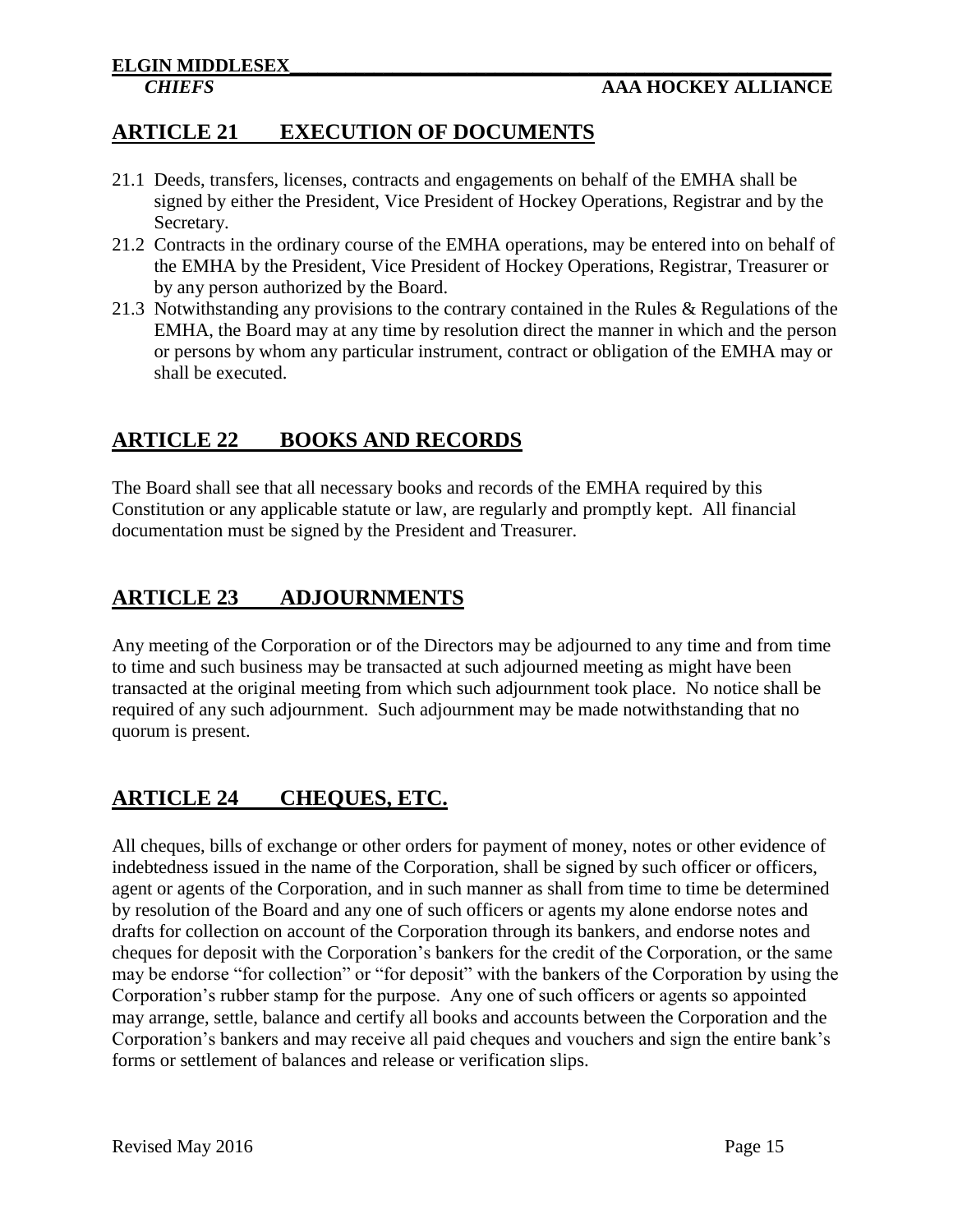#### <span id="page-15-0"></span>**ARTICLE 25 DEPOSIT OF SECURITIES FOR SAFEKEEPING**

The securities of the Corporation shall be deposited for safekeeping with one or more bankers, trust companies or other financial institutions to be selected by the Board. Any and all securities so deposited may be withdrawn, from time to time, only upon the written order of the Corporation signed by such officer or officers, agent or agents of the Corporation and in such manner, as shall from time to time be determined by resolution of the Board and such authority may be general or confined to specific instances. The institutions which may be so selected as custodians of the Board shall be fully protected in acting in accordance with the directions of the Board and shall in no event be liable for the due application of the securities withdrawn from deposit of the proceeds thereof.

#### <span id="page-15-1"></span>**ARTICLE 26 BORROWING**

The Directors may from time to time:

- a) borrow money on the credit of the Corporation; or
- b) issue, sell or pledge securities of the Corporation; or

c) charge, mortgage, hypothecate or pledge all or any of the real personal property of the Corporation, including book debts, rights, powers, franchises and undertakings, to secure any securities or any money borrowed, or other debt, or any other obligation or liability of the Corporation. From time to time, the Directors may authorize any director, officer or employee of the Corporation or any other person to make arrangements with reference to the monies borrowed or to be borrowed as aforesaid and as to the terms and conditions of the loan thereof, and as such to the securities to be given thereof, with power to vary or modify such arrangements, terms and conditions and to give such additional securities for any monies borrowed or remaining due to the Corporation as the directors may authorize an generally to manage, transact and settle the borrowing of money by the Corporation.

### <span id="page-15-2"></span>**ARTICLE 27 INDEMNIFICATION**

Subject to the limitations contained in The Corporation Act, every director and every officer of the Corporation and every other person who has undertaken or is about to undertake any liability on behalf of the Corporation or anybody corporate controlled by it, and his heirs, executors, administrators and other legal personal representatives shall, from time to time be indemnified and save harmless by the Corporation from and against:

a) any liability and all costs, charges and expenses that he sustains or incurs in respect of any action, suite or proceeding that is proposed or commenced against him for or in respect of anything done or permitted by him in respect of the execution of the duties of his officers; and b) all other costs, charges an expenses that he sustains or incurs in respect of the affairs of the Corporation.

### <span id="page-15-3"></span>**ARTICLE 28 INTERPRETATION**